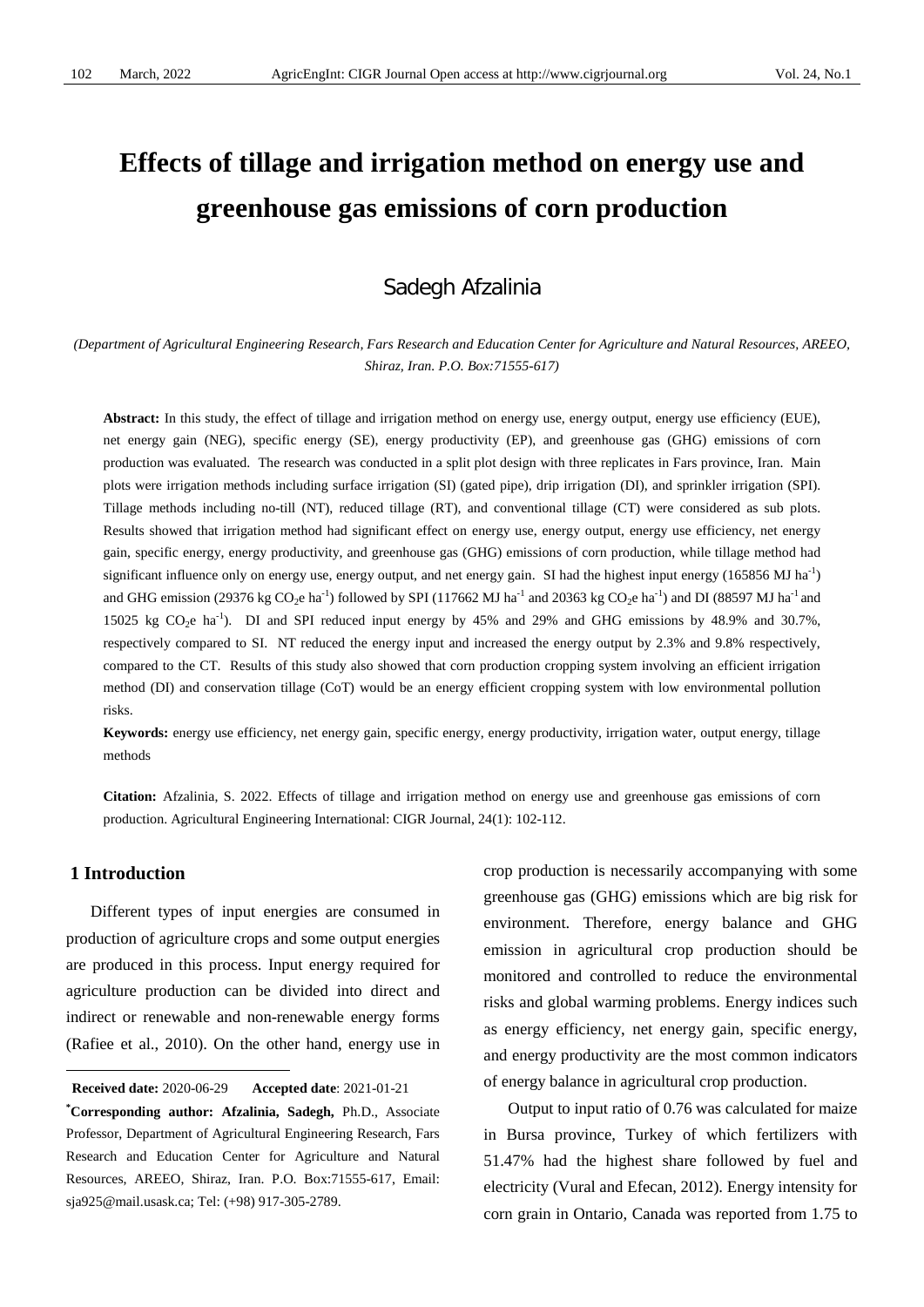2.17 GJ  $Mg^{-1}$  and grain drying with 33% had the largest proportion in consumed energy followed by nitrogen fertilizer and diesel fuel (Jayasundara et al., 2014). Grassini and Cassman (2012) reported values of 30 GJ  $ha^{-1}$  and 159 GJ  $ha^{-1}$  for input and output energy, respectively for irrigated maize production in Nebraska. Irrigation operation energy for maize production in Mexico ranged from 1.0 to 31.6 GJ  $ha^{-1}$  depending on the irrigation system used (Juárez-Hernández and Pardo, 2019). Values of 34.640 MJ ha<sup>-1</sup>, 102.973 MJ ha<sup>-1</sup>, 2.97, 0.20 kg  $MJ^{-1}$ , and 68.333 MJ kg<sup>-1</sup> were respectively reported for input energy, output energy, energy use efficiency, energy productivity, and net energy gain of corn production in Khuzestan province, Iran (Lorzadeh et al., 2012). Banaeian and Zangeneh (2011) found that average input energy increased from  $40.98$  GJ ha<sup>-1</sup> in 2001 to  $63.64$  GJ ha<sup>-1</sup> in 2007 and average output energy increased from 89.03 GJ ha<sup>-1</sup> in 2001 to 107.54 GJ ha<sup>-1</sup> in 2007 for corn production in Iran. Houshyar et al. (2012) reported an average input energy of 42918 MJ ha- $<sup>1</sup>$  for corn production in Fars province, Iran.</sup>

About 20% of world total net GHG emissions come from the agricultural sector (Sims and Flammini, 2014) and Australia emits the highest per-capita GHG in the world (Chen et al., 2015). Electricity which is basically used for water pumping and operating stationary systems is the highest greenhouse gas emitter in Australia (Chen et al., 2015). Jayasundara et al. (2014) reported the range of 243 to 353 kg  $CO<sub>2</sub>$ eq  $Mg<sup>-1</sup>$  for GHG emission intensity of grain corn production in Ontario, Canada which most of that were associated with N inputs. Irrigation operation related GHG emissions for maize production in Mexico ranged from 62.0 to 2019.9 kg  $CO<sub>2</sub>e$  ha<sup>-1</sup> depending on the irrigation system used (Juárez-Hernández and Pardo, 2019). Grassini and Cassman (2012) reported value of 231 kg  $CO<sub>2</sub>e Mg<sup>-1</sup>$  for GHG emission intensity for irrigated maize production in Nebraska. GHG emission from summer corn grain increased with N-fertilizer application rate in the North China Plain and N-fertilizer had the highest share in the total GHG emission followed by electricity for pumping irrigation water (Wang et al., 2015). Adom et al. (2012) reported GHG emission intensity of 390 g CO<sub>2</sub>e kg<sup>-1</sup> of dry corn grain production in the USA. Qi et al. (2018) reported the total GHG emissions ranging from 3152.9 to 4557.2 kg  $CO<sub>2</sub>$ eq ha<sup>-1</sup> for corn production in the Loess Plateau, China depending on cultivation patterns. Ma et al. (2012) showed that high N application increased total GHG emissions in maize production under continuous maize monoculture, maize following forage legumes, and grain legumes.

Energy use and GHG emissions in agricultural crops production may also affected by irrigation systems, tillage methods, and planting systems. On-farm energy consumption for crop production usually depends on tillage methods, irrigation type, water source, depth of ground water, soil type, and pump types (Chen et al., 2015). Chen and Baillie (2009) found that moving from CT to minimum tillage can save approximately 10% of the overall fuel used on the farm. Chen et al. (2015) reported that energy requirement for grain crops production under zero tillage was less than that of CT in dryland cropping condition of Australia. Baillie (2009) found that the RT and NT operations saved energy for 12% and 24%, respectively compared to the CT in Northern NSW, Australia. Behnke et al. (2018) showed that methane  $(CH<sub>4</sub>)$  emissions were not affected by tillage method and crop rotation, but crop rotation had significant effect on cumulative carbon dioxide  $(CO_2)$ emissions during corn production in Illinois, USA. Maraseni and Cockfield (2011) proved that the net effect of switching from CT to NT on GHG emissions in Queensland, Australia was positive but relatively small. Sainju et al. (2012) found that  $CO<sub>2</sub>$  and N<sub>2</sub>O fluxes were higher in CT with N fertilization under the irrigated condition than those of NT with and without N fertilization under irrigated and non-irrigated conditions in malt barley production. Oo et al. (2018) found that planting method had significant effect on methane  $(CH_4)$ and  $(N_2O)$  emissions during rice production, while  $CH_4$ and  $N<sub>2</sub>O$  emissions were not affected by rice varieties. Comparing RT and CT effects on  $N_2O$  and  $CH_4$ emissions in a grass-clover ley-winter wheat-cover crop sequence in Switzerland showed that tillage system had no significant impact on cumulative  $N_2O$  and  $CH_4$ emissions (Krauss et al., 2017).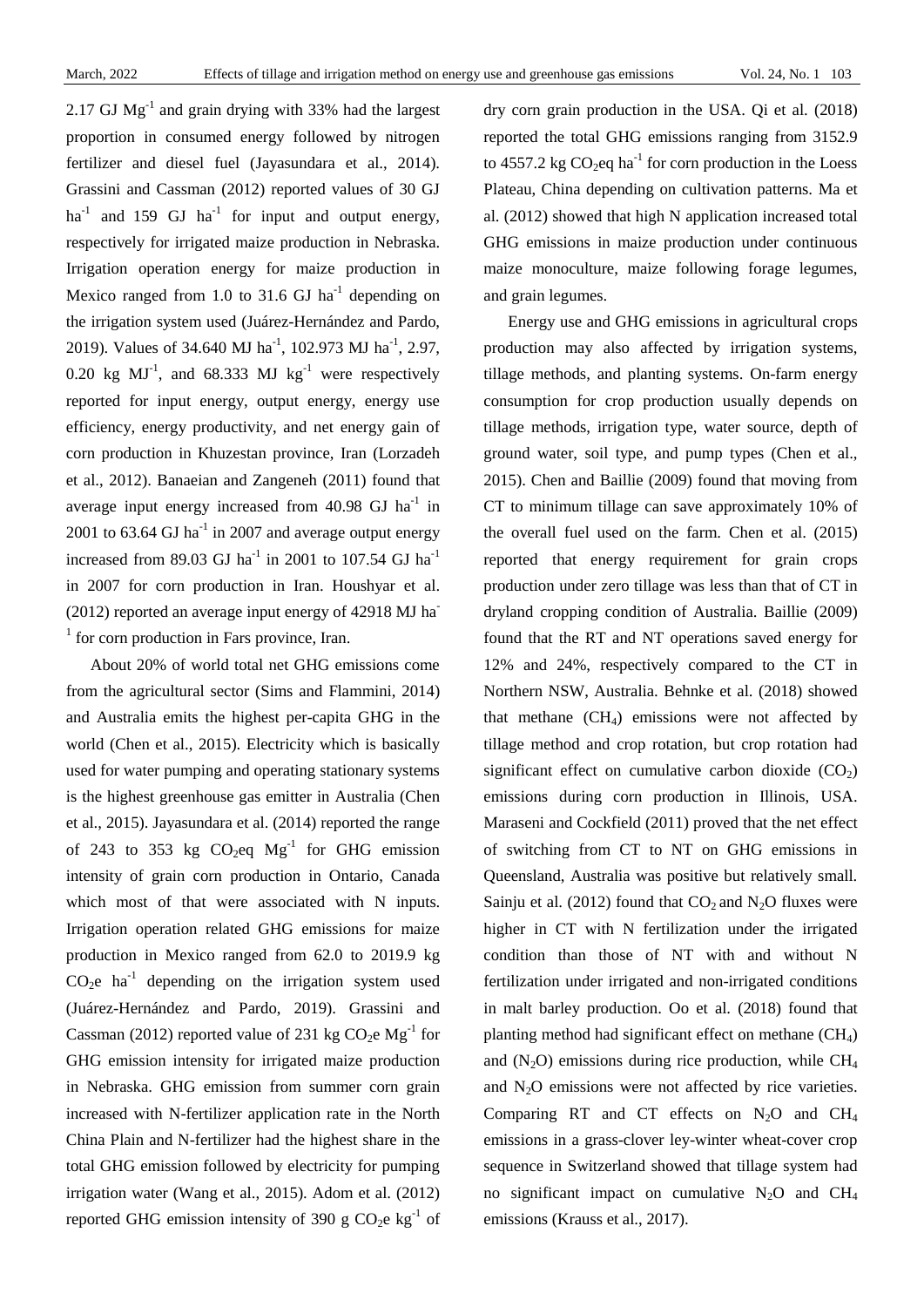According to the results found in literature, tillage and irrigation methods could affect energy consumption and GHG emissions during agricultural crops production, but these effects depend on soil type, climate conditions, and crops type. On the other hand, effects of interaction between tillage and irrigation methods on energy use and GHG emissions have not yet been investigated. Therefore, effects of tillage and irrigation methods on GHG emissions, energy use, energy output, energy use efficiency, net energy gain, specific energy, and energy productivity of corn were evaluated in this study.

## **2 Materials and methods**

#### **2.1 Site specifications**

The study was carried out in Marvdasht region of Fars province located in Southern Iran (30°94′E and 52°48′N) with average annual rainfall of 365 mm, maximum temperature of 41°C, minimum temperature of 9°C, and altitude of 1620 m above mean sea level from 2009 to 2011. Specifications of the soil (Typic Calcixerepts) in which the study was performed are presented in Table 1.

|  |  |  | Table 1 Selected properties of the soil used for the study |  |  |  |  |  |  |  |  |
|--|--|--|------------------------------------------------------------|--|--|--|--|--|--|--|--|
|--|--|--|------------------------------------------------------------|--|--|--|--|--|--|--|--|

| Soil depth (m) | O.C(%) | $EC$ (dS m <sup>-1</sup> ) | pH   | <b>Bulk</b> density<br>(g cm <sup>-</sup> | Hydraulic<br>Conductivity<br>$\text{cm} \text{ day}^{-1}$ | Clav(%) | Silt( %) | Sand $(\%)$ | Soil texture |
|----------------|--------|----------------------------|------|-------------------------------------------|-----------------------------------------------------------|---------|----------|-------------|--------------|
| $0.00 - 0.10$  | 0.72   | 0.94                       | 8.22 | .24                                       | 24.9                                                      | 42.00   | 34.00    | 24.00       | Clay         |
| $0.10 - 0.20$  | 0.70   | 0.84                       | 8.20 | .30                                       | 16.1                                                      | 45.00   | 44.00    | 11.00       | Silty-clay   |

#### **2.2 Treatments**

This research was conducted in a split plot experimental design with three replicates in Fars province, Iran. Main plots in this research were irrigation methods including 1) surface irrigation (SI), 2) drip tape irrigation (DI), and 3) sprinkler irrigation (SpI). Tillage methods including no-till (NT), reduced tillage (RT), and conventional tillage (CT) were considered as sub plots. In the CT, primary tillage was performed using a moldboard plow and secondary tillage operation was done using a disk harrow and land leveler. Seed bed was prepared in the RT using a tine and disc cultivator which was able to complete the primary and secondary tillage operations simultaneously. Corn seeds were directly planted using SEMEATO (SEMEATO Factories, Passo Fundo, Brazil) direct planter without any seed bed preparation in the NT. Corn variety of 704 single cross with the seed rate of 25 kg ha<sup>-1</sup> was planted with the row space of 0.75 m in early July and harvested in early November. The study was conducted for two years (2009-2011) and average of two years data was used in this paper.

#### **2.3 Energy indices**

Sources of input energy (IE) for producing corn were human labour, machineries, electricity for pumping irrigation water, irrigation water, fertilizers, seeds, chemicals (herbicides and pesticides), transportation, and fuel. Output energy (OE) source was corn grain; therefore, OE was determined by multiplying corn grain yield by the energy equivalent of produced product. IE were obtained by multiplying the amount of input used by the energy equivalent of that specific input shown in Table 2. Input energy related to the machineries was obtained using the following equation (Kitani et al., 1999):

$$
ME = \frac{M \times E}{T \times C_a} \tag{1}
$$

Where *ME* is the share of energy consumed for manufacturing of the machine used in producing crop (MJ ha<sup>-1</sup>), *T* is machine lifespan (hr),  $C_a$  is the machine effective field capacity (ha  $hr^{-1}$ ), *M* is the machine weight (kg), and  $E$  is the equivalent energy of material used in machine  $(MJ kg<sup>-1</sup>)$ . Energy consumption in irrigation systems included both direct energy (DE) use and indirect energy (IE) use. Direct energy was consumed to lift or pressurize the water required by crop and calculated using the following equation (Kitani et al., 1999)

$$
DE = \frac{Q \times \rho \times g \times h}{\eta_1 \eta_2 \times 10^6} \tag{2}
$$

Where *DE* is direct energy consumed for water supply (MJ ha<sup>-1</sup>),  $\rho$  is water density (kg m<sup>-3</sup>), g is gravity acceleration (m  $s^{-2}$ ),  $Q$  is total water supplied to the crop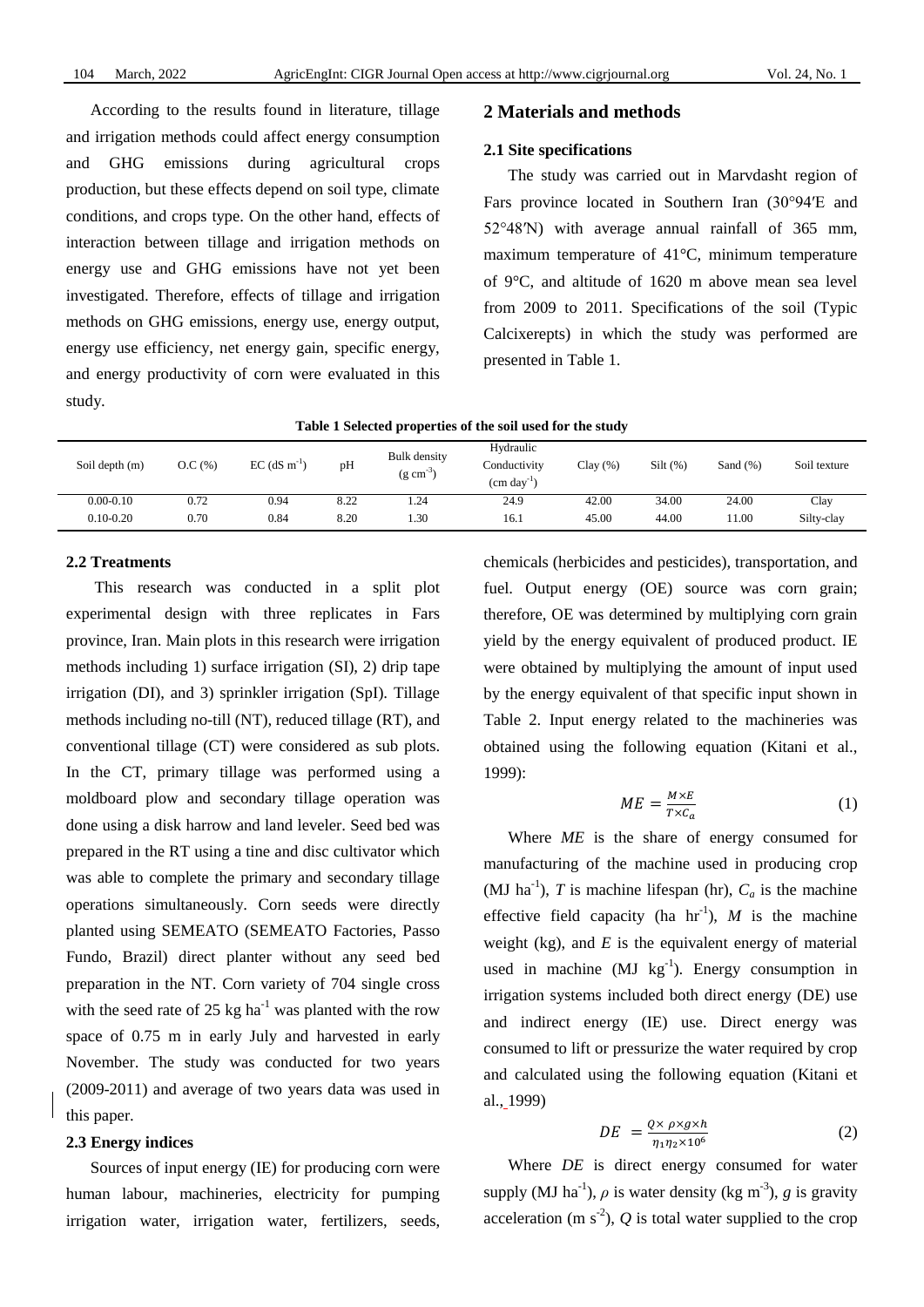during the growing season  $(m^3 \text{ ha}^{-1})$ , *h* is pumping dynamic head (m),  $\eta_1$  is pumping efficiency (0.8), and  $\eta_2$ is efficiency of energy converting which was considered 0.2 for the electro-pumps. 18% of direct-use energy was

considered for the indirect energy consumption in irrigation process which was included raw materials, manufacturing, and transportation of elements used in irrigation system (Kitani et al., 1999).

|  |  | Table 2 Energy equivalent of different inputs |  |  |  |
|--|--|-----------------------------------------------|--|--|--|
|--|--|-----------------------------------------------|--|--|--|

| Input         | Energy equivalent | Reference                    | Input            | Energy equivalent                 | Reference                         |
|---------------|-------------------|------------------------------|------------------|-----------------------------------|-----------------------------------|
| Diesel        | $47.8(MJ L^{-1})$ | (Kitani et al., 1999)        | Nitrogen         | $78.1(MJ kg^{-1})$                | (Kitani et al., 1999)             |
| Tractor       | $138(MJ kg^{-1})$ | (Kitani et al., 1999)        | Phosphate        | $17.4(MJ kg^{-1})$                | (Kitani et al., 1999)             |
| Combine       | $116(MJ kg^{-1})$ | (Kitani et al., 1999)        | Potash           | $13.7(MJ kg^{-1})$                | (Kitani et al., 1999)             |
| Plough        | $180(MJ kg^{-1})$ | (Kitani et al., 1999)        | Chemicals        | $85.5(MJ L^{-1})$                 | (Kitani et al., 1999)             |
| Disk harrow   | $149(MJ kg^{-1})$ | (Kitani et al., 1999)        | Transportation   | 3 (MJ $t^{-1}$ km <sup>-1</sup> ) | (Kitani et al., 1999)             |
| Land leveller | $133(MJ kg^{-1})$ | (Kitani et al., 1999)        | Electricity      | 12 ( $MJ$ kWh <sup>-1</sup> )     | (Kitani et al., 1999)             |
| Seed planter  | $133(MJ kg^{-1})$ | (Kitani et al., 1999)        | Corn grain       | $15(MJ kg^{-1})$                  | (Franzluebbers and Francis, 1995) |
| Sprayer       | $129(MJ kg^{-1})$ | (Kitani et al., 1999)        | Corn seed hybrid | $100$ (MJ $kg^{-1}$ )             | (Kitani et al., 1999)             |
| Labour        | $1.96(MJ h^{-1})$ | Pishgar Komleh et al., 2011) | Irrigation water | $1.02$ (MJ m <sup>-3</sup> )      | (Shahin et al., $2008$ )          |

After determining input energy (IE) and output energy (OE), energy indices including energy use efficiency (EUE), net energy gain (NEG), specific energy (SE), and energy productivity (EP) were obtained using the following equations:

$$
EUE = \frac{OE}{IE} \tag{3}
$$

$$
NEG = OE - IE \tag{4}
$$

$$
SE = \frac{IE}{Y}
$$
 (5)

$$
EP = \frac{Y}{IE} \tag{6}
$$

Where *EUE* is energy use efficiency, *OE* is output energy (MJ  $ha^{-1}$ ), *IE* is input energy (MJ  $ha^{-1}$ ), *NEG* is net energy gain (MJ ha<sup>-1</sup>), *SE* is specific energy (MJ kg<sup>-1</sup>) <sup>1</sup>), and *EP* is energy productivity (kg  $MJ^{-1}$ ). In addition to the energy indices, contribution of each input, direct, indirect, renewable, and non-renewable energies from the total input energy were also determined.

#### **2.4 Greenhouse gas (GHG) emissions**

The GHG emissions arising from farm IE were estimated using the emission factors associated with each IE (Maraseni et al., 2010). Emission of three GHG including  $CO_2$ , N<sub>2</sub>O, and CH<sub>4</sub> were estimated in this study and all emissions data were converted into carbon dioxide equivalent  $(CO<sub>2</sub>e)$  to facilitate the comparison between GHG emissions from different farm practices (Maraseni et al., 2010). To convert  $N_2O$  and CH<sub>4</sub> to  $CO<sub>2</sub>e$ , factors of 298 and 25 were considered, respectively (Maraseni et al., 2010). GHG emission estimations included emissions due to the production and combustion of fossil fuels, emissions from the production, packaging, storage, and transportation of agrochemicals, emissions of  $N_2O$  from soils due to Nfertilizer application, emissions due to the extraction, production, and use of electricity for crop irrigation, and emissions due to the production of farm machineries (Maraseni et al., 2010).

#### 2.4.1 GHG emissions of fossil fuels

GHG are emitted from fossil fuels during production, combustion, and transportation of these fuels. Since GHG emissions during the transportation of fuels are negligible (Maraseni et al., 2007), only production and combustion portions were considered in this study. The value of 3.15 kg carbon dioxide equivalent was considered for the total GHG emissions during the production and combustion of 1 litre of diesel (Maraseni et al., 2010). Total diesel consumption for tillage and planting operations in corn production were measured in the field, while fuel consumption for spraying and harvesting operations were estimated using published data in literature (Kitani et al., 1999). Then the total fuel consumption was used to estimate the total values of GHG emissions resulting from farm diesel usage.

#### 2.4.2 GHG emissions from agrochemicals

Production, packaging, storage, and transportation of agro-chemicals (fertilizers and herbicides in this study) require energy; thus, they contribute to GHG emissions. Three types of fertilizers including N, P, and K were used during corn growing season. Carbon dioxide equivalent emissions for the production, packaging, storage, and transportation of each kg of N, P, and K and herbicides were calculated using the equivalent carbon emission factors suggested by Lal  $(2004)$  and C to  $CO<sub>2</sub>$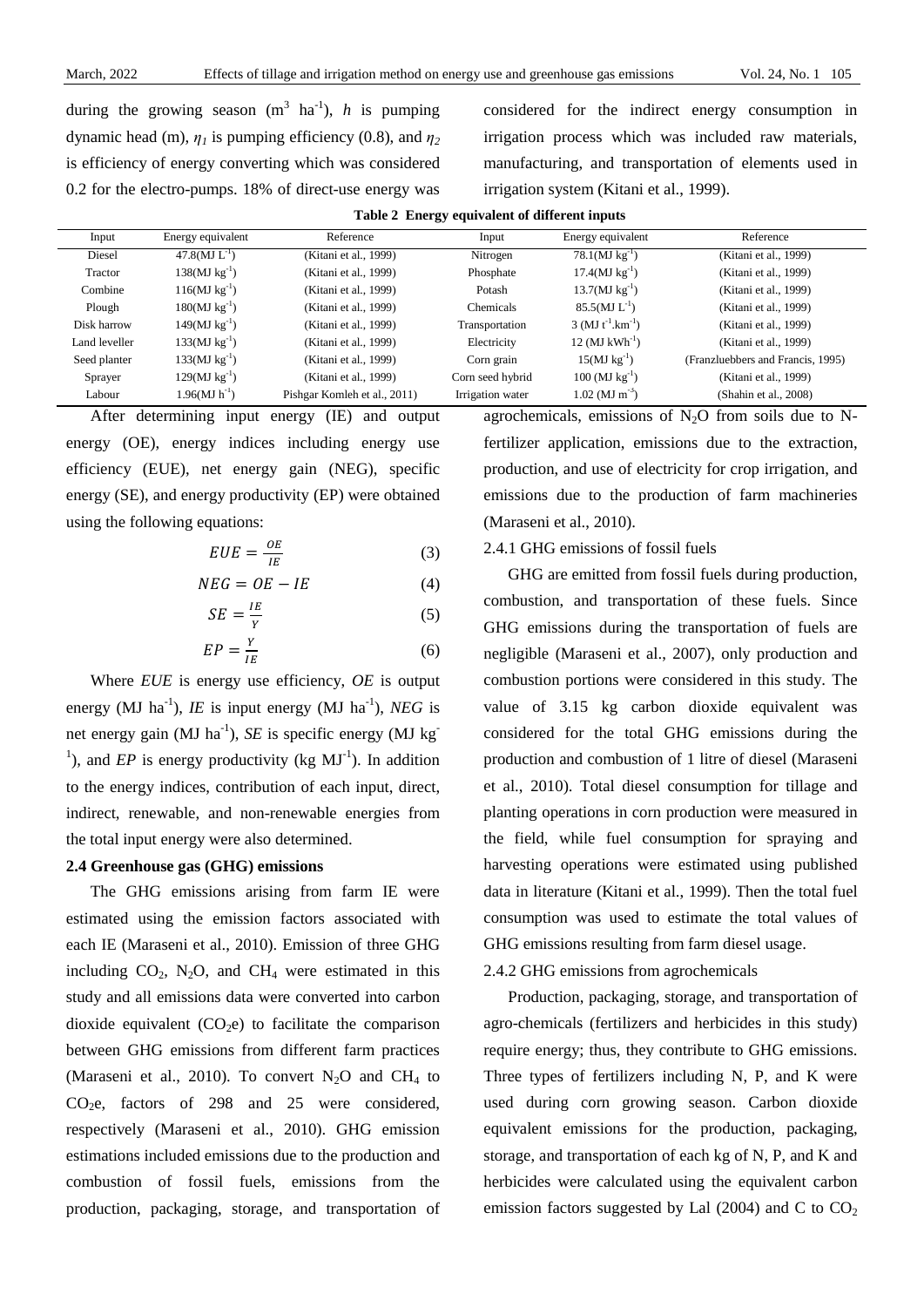conversion factor, 3.67, which is the ratio of molecular weight of  $CO<sub>2</sub>$  to atomic weight of C. An additional amount of  $CO_2$  emission (1.47  $CO_2$  kg<sup>-1</sup>) was also considered for formulation of herbicides as suggested by Lal (2004).

2.4.3 Emissions of  $N_2O$  from soil due to N-fertilizer application

Nitrous oxide  $(N_2O)$  emission from soil related to Nfertilizer was calculated using the following equation (O'Halloran et al., 2008):

$$
E_N = M \times EF \times C_g \tag{7}
$$

Where  $E_N$  is the annual emissions from N-fertiliser (kg  $N_2O$  ha<sup>-1</sup>); *M* is the mass of fertiliser applied to one hectare of farm (kg N  $ha^{-1}$ );  $EF$  is the emission factor which is considered 0.021 (kg N<sub>2</sub>O-N kg<sup>-1</sup> N applied) for irrigated crops as suggested by O'Halloran et al. (2008); and  $C_g$  is a factor to convert elemental mass of  $N_2O$  to molecular mass  $(44/28=1.57)$ . Then,  $N<sub>2</sub>O$  emission was multiplied by the conversion factor of 298 to convert this emission into  $CO<sub>2</sub>e$ .

2.4.4 GHG emissions due to use of electricity for crop irrigation

Water consumed for irrigating corn were measured using flow meter and electric energy required for pumping irrigation water was calculated using Equation 2. Emission factor of 251 kg  $Co<sub>2</sub>e$  GJ<sup>-1</sup> was considered to convert the consumed electric energy to  $Co<sub>2</sub>e$  emission (DEE, 2018). In addition to the  $CO<sub>2</sub>e$  emitted due to electricity energy consumed for pumping irrigation water, emissions of 59.82, 311.6, and 34.5 kg  $CO<sub>2</sub>e$  ha<sup>-1</sup>  $year^{-1}$  (16.3, 84.9, and 9.4 kg CE ha<sup>-1</sup> year<sup>-1</sup>) were considered for installation of hand moved SpI, DI, and SI, respectively as suggested by Lal (2004).

2.4.5 Emissions due to the production of farm machineries

Greenhouse gas emissions resulted from production of farm machineries were calculated using the following equation (Maraseni et al., 2007):

$$
GHG_{fm} = W \times GHG_i \times F \tag{8}
$$

Where *GHG<sub>fm</sub>* is total GHG emissions due to production of farm machinery (kg  $CO_2e$  ha<sup>-1</sup>), *W* is weight of machine  $(kg)$ , and  $F$  is the portion of lifespan

of the machine used for a given farm activities which is defined as  $F = \frac{1}{L \times Ca_e} [L]$  is machine lifespan (*hr*) and  $Ca_e$ is machine effective field capacity  $(ha hr<sup>-1</sup>)$ ]. Energy required to produce one kilogram of each farm machine used in wheat-corn cropping system was extracted from Kitani et al. (1999) in MJ  $\text{kg}^{-1}$  and then converted to kWh  $kg^{-1}$  (divided by 3.6). The resulted energy in kWh  $kg^{-1}$  was multiplied by 0.411(CO<sub>2</sub>e GHGs emission for producing one kWh energy based on data provided by Maraseni et al.  $(2007)$  to obtain the CO<sub>2</sub>e GHGs emitted into the atmosphere while producing each kg of machinery (*GHG<sub>i</sub>* in Equation 8). Total GHG emissions were calculated as summation of emitted GHGs from different sources and GHG emissions intensity was obtained using the following equation:

$$
GHGI = TGHG / Y \tag{9}
$$

Where *GHGI* is greenhouse gas emission intensity (kg kg<sup>-1</sup>), *TGHG* is total GHG emission (kg  $CO_2e$  ha<sup>-1</sup>), and *Y* is crop dry matter yield (kg ha<sup>-1</sup>).

#### **2.5 Data analysis**

Data were statistically analyzed using SAS software and Duncan's multiple range tests was used for means comparison.

### **3 Results and discussion**

#### **3.1 Energy use**

Irrigation method had significant effect  $(p<0.01)$  on IE, OE, EUE, NEG, EP, and SE of corn production (Table 3). Significant effect of irrigation methods on IE, OE, IE, OE, EUE, NEG, and EP was due to different water use efficiencies of irrigation methods and consequently different amount of water supplied to the crop in different irrigation methods. IE, OE, and NEG were significantly affected by tillage method, but tillage method had no significant effect on EUE, EP, and SE (Table 3). Conservation tillage methods consumed less machinery and fuel energy compared to the CT; therefore, tillage effect on input energy was significant. Energy requirement reduction under conservation tillage compared to the CT has been also reported in literature (Chen and Baillie, 2009; Chen et al., 2015; Baillie, 2009). Also, corn yield significantly varied in various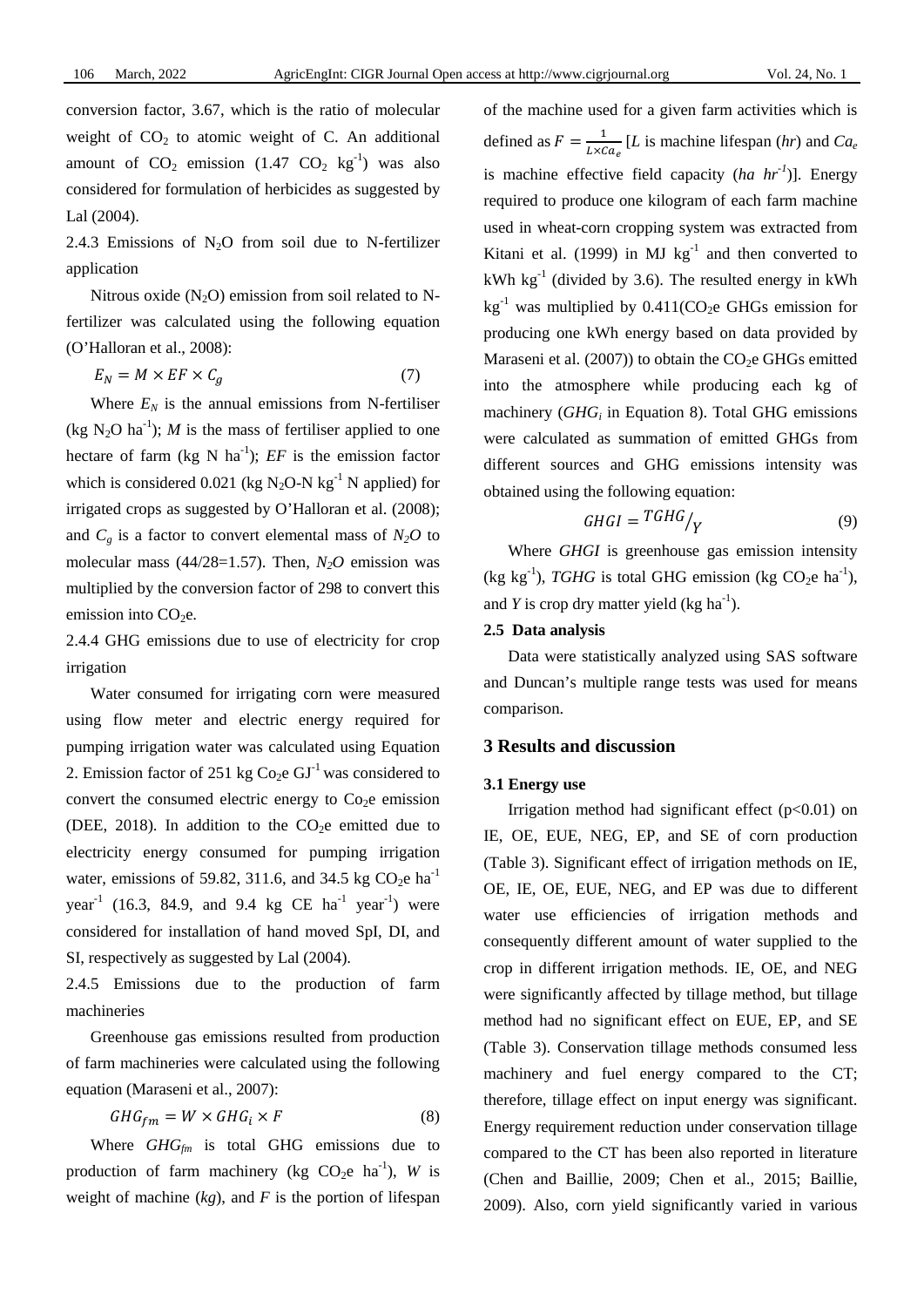|                             | Table 5 variance analysis of input and burput energies, and energy indices data |                                    |                      |                    |                          |                        |                    |  |  |  |  |  |
|-----------------------------|---------------------------------------------------------------------------------|------------------------------------|----------------------|--------------------|--------------------------|------------------------|--------------------|--|--|--|--|--|
| Variation resources         | df                                                                              | IΕ                                 | OΕ                   | <b>EUE</b>         | NEG                      | EP                     | SE.                |  |  |  |  |  |
| Replication                 |                                                                                 | $2.6 \times 10^{4}$ <sup>ans</sup> | $2.6\times10^{8}$ ns | 0.03 <sup>ns</sup> | $2.6 \times 10^{8}$ ns   | $0.0001$ <sup>ns</sup> | .76 <sup>ns</sup>  |  |  |  |  |  |
| Irrigation                  |                                                                                 | $1.4\times10^{10**}$               | $4.6\times10^{9**}$  | $2.58***$          | $3.4\times10^{10^{***}}$ | $0.0114***$            | $511.6$ **         |  |  |  |  |  |
| Tillage                     |                                                                                 | $2 \times 10^{7}$ **               | $3.3\times10^{8}$    | 0.04 <sup>ns</sup> | $5.1 \times 10^{8}$      | $0.0002$ <sup>ns</sup> | 10.8 <sup>ns</sup> |  |  |  |  |  |
| Irrigation $\times$ Tillage |                                                                                 | $7.5 \times 10^{4*}$               | $7.5 \times 10^{8*}$ | 0.07               | $7.3\times10^{8*}$       | 0.0003                 | $7.4*$             |  |  |  |  |  |
| Error                       | 12                                                                              | $2.1 \times 10^{4}$                | $2.1 \times 10^{8}$  | 0.01               | $2.0 \times 10^8$        | 0.0001                 | 4.8                |  |  |  |  |  |

tillage methods; thus, OE and NEG were significantly different in various tillage methods.

**Table 3 Variance analysis of input and output energies, and energy indices data**

Note: <sup>ns</sup>: Non-significant;  $\ddot{\cdot}$ : significant at *p*<0.05; and  $\ddot{\cdot}$  is significant at *p*<0.01.

Corn production under SI consumed the highest input energy (165856 MJ ha<sup>-1</sup>) followed by SpI (117662 MJ ha<sup>-1</sup>) and DI (88597 MJ ha<sup>-1</sup>), DI and SpI reduced IE by 45% and 29%, respectively compared to the SI (Table 4). The main reason for IE reduction in DI and SpI was higher irrigation efficiency and consequently lower water supplement to the field in these two irrigation methods compared to the SI. IE range of 30000 to 64000  $MJ$  has been reported for different parts of world in the literature (Grassini and Cassman, 2012; Lorzadeh et al., 2012; Houshyar et al., 2012; Banaeian and Zangeneh, 2011) which is a wide range and far from what we have found in this study. IE for crop production is significantly affected by utilized inputs especially irrigation water parameters including irrigation system, source of irrigation water (rainfall, surface water, or groundwater) and the depth from which groundwater is pumped. Therefore, a big discrepancy is observed between reported values for IE of corn production in literature. Corn production under DI produced the highest OE  $(150552 \text{ MJ ha}^{-1})$  because of its higher crop yield. Corn production under SI not only consumed the highest energy but also produced the lowest OE (105324  $MJ$  ha<sup>-1</sup>); therefore, corn production under this irrigation method had the lowest EUE, NEG, and EP and the highest SE. Range of  $103000$  to  $159000$  MJ ha<sup>-1</sup> was found in literature for OE of corn grain production (Lorzadeh et al., 2012; Banaeian and Zangeneh, 2011; Grassini and Cassman, 2012) which covers the range of OE that was found in this study. Consumed energy in SI was higher than its produced energy; therefore, EUE in this irrigation practices was smaller than one and NEG was negative. The highest EUE, NEG, and EP and the

lowest SE were recorded under DI because of its lower IE and higher OE. CT had the highest IE (125692 MJ ha<sup>-</sup> <sup>1</sup>) and the lowest OE (120636 MJ ha<sup>-1</sup>) followed by reduced (123557 and 128483  $MJ$  ha<sup>-1</sup>, respectively) and NT (122865 and 132499 MJ  $ha^{-1}$ , respectively) methods (Table 4). NT reduced corn EI and increased grain corn OE by 2.3% and 9.8%, respectively compared to the CT because of lower fuel and machinery energy requirement and higher crop yield. Therefore, conservation tillage methods (RT and NT) increased EUE, NEG, and EP of grain corn production compared to the CT due to their lower IE and higher OE. Chen and Baillie (2009) showed that the minimum tillage reduced the overall fuel used on the farm by 10% compared to the CT. Baillie (2009) also reported that the RT and NT operations could save energy by 12% and 24%, respectively compared to the CT in Australia. On the other hand, the lowest specific energy  $(14.66 \text{ MJ kg}^{-1})$  was related to the NT because of its lower IE and higher crop yield followed by RT (15.78 MJ  $kg^{-1}$ ) and CT (16.85 MJ  $kg^{-1}$ ). Results also showed that IE, OE, EUE, NEG, EP, and SE during grain corn production were significantly affected by interaction between tillage and irrigation methods so that the RT irrigated by DI had the lowest SE, and highest OE, EUE, NEG, and EP. RT irrigated with DI reduced corn production energy requirement by 47% and increased energy generation of corn production by 68% compared to the CT irrigated with SI. Therefore, replacing the treatment under CT irrigated by SI with RT irrigated by DI in corn production could significantly reduce the energy requirement and improve EUE, NEG, and EP.

|                                          | IE                      | $\cap$<br>UE   |            | <b>NEG</b>              | $\blacksquare$<br>⊷ | oτ<br>DЕ |
|------------------------------------------|-------------------------|----------------|------------|-------------------------|---------------------|----------|
| <b>Irrigation Methods</b>                | $(MJ)$ ha <sup>-1</sup> | $(MJ ha^{-1})$ | <b>EUE</b> | $(MJ)$ ha <sup>-1</sup> | $(kg MJ-1)$         | (MJ kg   |
| $\sim$ $\sim$ $\sim$ $\sim$<br>Sprinkler | 17662 <sub>b</sub>      | '25742b        | 1.07b      | 8080b                   | 0.071 <sub>b</sub>  | 14.54b   |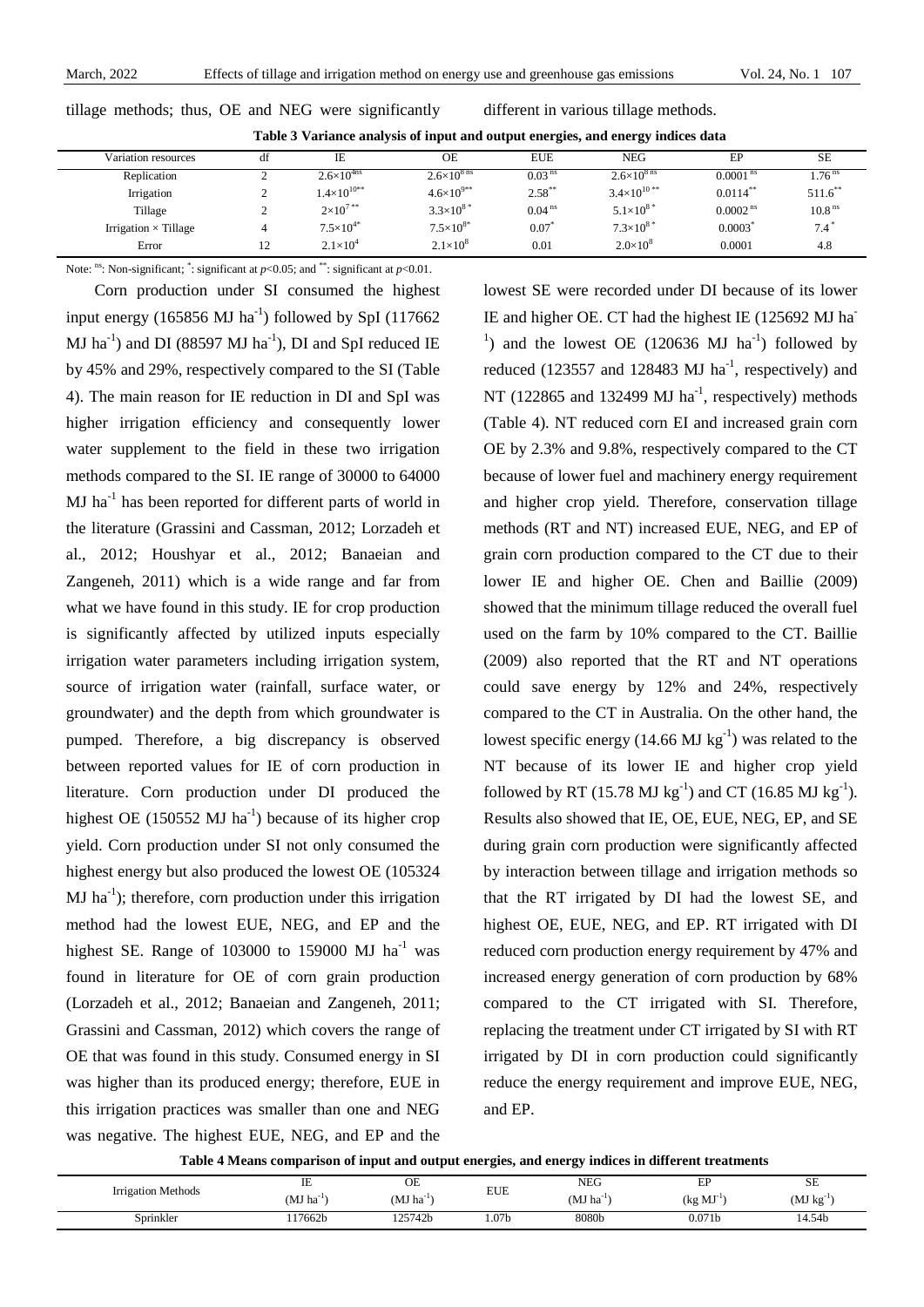108 March, 2022 AgricEngInt: CIGR Journal Open access at http://www.cigrjournal.org Vol. 24, No. 1

|                 | Drip                        | 88597c                   | 150552a                  | 1.70a                    | 61955a                   | 0.113a                   | 8.91c                    |
|-----------------|-----------------------------|--------------------------|--------------------------|--------------------------|--------------------------|--------------------------|--------------------------|
|                 | Surface                     | 165856a                  | 105324c                  | 0.64c                    | $-60532c$                | 0.042c                   | 23.84a                   |
| Tillage Methods |                             | $\overline{\phantom{a}}$ | $\overline{\phantom{a}}$ | $\overline{\phantom{a}}$ | $\overline{\phantom{a}}$ | $\overline{\phantom{a}}$ | $\overline{\phantom{a}}$ |
| Conventional    |                             | 125692a                  | 120636c                  | 0.96a                    | $-5056c$                 | 0.071a                   | 16.85a                   |
|                 | Reduced                     | 123557b                  | 128483ab                 | 1.04a                    | 4926b                    | 0.078a                   | 15.78a                   |
| No-tillage      |                             | 122865c                  | 132499a                  | 1.08a                    | 9633a                    | 0.079a                   | 14.66a                   |
|                 | Irrigation $\times$ Tillage | $\overline{\phantom{a}}$ | $\overline{\phantom{a}}$ | $\overline{\phantom{a}}$ | $\overline{\phantom{a}}$ | $\overline{\phantom{a}}$ | $\overline{\phantom{a}}$ |
| Sprinkler       | Conventional                | 119306b                  | 118210c                  | 0.99 <sub>b</sub>        | $-1096d$                 | 0.066 <sub>b</sub>       | 15.62b                   |
| Sprinkler       | Reduced                     | 117019b                  | 110853cd                 | 0.95 <sub>b</sub>        | $-6166d$                 | 0.063 <sub>b</sub>       | 16.17b                   |
| Sprinkler       | No-tillage                  | 116660b                  | 148163b                  | 1.27 <sub>b</sub>        | 31503c                   | 0.085 <sub>b</sub>       | 11.83bc                  |
| Drip            | Conventional                | 90262c                   | 145087b                  | 1.61a                    | 54825b                   | 0.107a                   | 9.34c                    |
| Drip            | Reduced                     | 88256c                   | 165917a                  | 1.88a                    | 77660a                   | 0.125a                   | 8.02c                    |
| Drip            | No-tillage                  | 87272c                   | 140653b                  | 1.61a                    | 53381b                   | 0.107a                   | 9.37c                    |
| Surface         | Conventional                | 167508a                  | 98611e                   | 0.59c                    | $-68897e$                | 0.039c                   | 25.59a                   |
| Surface         | Reduced                     | 165395a                  | 10868d                   | 0.66c                    | $-56715e$                | 0.044c                   | 23.15a                   |
| Surface         | No-tillage                  | 164664a                  | 10868d                   | 0.66c                    | -55983e                  | 0.044c                   | 22.78a                   |
|                 |                             |                          |                          |                          |                          |                          |                          |

Note: a, b, c: Averages with different letters in each column are statistically different at *p*<0.05.

Results of energy consumption of each input and its share from total IE during corn production under different tillage methods (Table 5) showed that diesel fuel energy decreased from 5287 MJ ha<sup>-1</sup> in CT to 2926  $MJ$  ha<sup>-1</sup> in NT and energy consumed by machineries decreased from 15053 MJ ha<sup>-1</sup> in CT to 14314 MJ ha<sup>-1</sup> in the NT. In contrast, energy consumed by chemicals increased from 342 MJ ha<sup>-1</sup> in the CT to 513 MJ ha<sup>-1</sup> in the NT. Therefore, total IE slightly decreased in conservational tillage methods with respect to the CT. In all tillage methods, electricity for pumping irrigation water had the highest contribution (more than 55.35%) in total energy consumption followed by fertilizers (more than 15.84%). Wang et al. (2015) also found that optimizing N-fertilizer application rate and reducing electricity for pumping irrigation water were the two key measures to improve energy efficiency in corn production. More than 64.56% of total energy requirement during corn production was consumed for irrigation operation (irrigation water and electricity for pumping irrigation water) in all tillage methods showing that irrigation operation would be the most important target that energy saving strategies should be focused on. More than 68.5% and 90.5% of total IE of grain corn production were direct energy and non-renewable energies in all tillage methods.

|                      | <b>CT</b>       |              | <b>RT</b>       |              | NT              |        |  |
|----------------------|-----------------|--------------|-----------------|--------------|-----------------|--------|--|
| Inputs               | Energy consumed | Share $(\%)$ | Energy consumed | Share $(\%)$ | Energy consumed | Share  |  |
|                      | $(MJ ha^{-1})$  |              | $(MJ ha^{-1})$  |              | $(MJ ha^{-1})$  | (% )   |  |
| Fuel                 | 5287            | 4.21         | 3571            | 2.89         | 2926            | 2.38   |  |
| Electricity          | 69569           | 55.35        | 69569           | 56.31        | 69569           | 56.62  |  |
| Irrigation water     | 11574           | 9.21         | 11574           | 9.37         | 11574           | 9.42   |  |
| Machineries          | 15053           | 11.98        | 14482           | 11.72        | 14314           | 11.65  |  |
| Fertilizers          | 19913           | 15.84        | 19913           | 16.12        | 19913           | 16.21  |  |
| Chemicals            | 342             | 0.27         | 428             | 0.35         | 513             | 0.42   |  |
| Seeds                | 2500            | 1.99         | 2500            | 2.02         | 2500            | 2.03   |  |
| Labour               | 112             | 0.09         | 106             | 0.09         | 104             | 0.08   |  |
| Transportation       | 1343            | 1.07         | 1415            | 1.15         | 1453            | 1.18   |  |
| Total input          | 125692          | 100.00       | 123557          | 100.00       | 122866          | 100.00 |  |
| Direct energy        | 86542           | 68.85        | 84820           | 68.65        | 84173           | 68.51  |  |
| Indirect energy      | 39150           | 31.15        | 38737           | 31.35        | 38693           | 31.49  |  |
| Renewable energy     | 11686           | 9.30         | 11680           | 9.45         | 11678           | 9.50   |  |
| Non-renewable energy | 114006          | 90.70        | 111877          | 90.55        | 111188          | 90.50  |  |

**Table 5 Energy inputs under different tillage methods**

Energy consumed by irrigation water and electricity for pumping irrigation water decreased from 16768 and 100792 MJ ha<sup>-1</sup> under SI to 7166 and 43072 MJ ha<sup>-1</sup> under DI, respectively which significantly decreased in the total energy requirement for corn production under DI compared to under SI (Table 6). The most important point which should be noted is even consumption of irrigation operation (water and electricity) in corn production under SI was greater than the total IE under DI and almost equal to the total IE under SpI. This highlighted the significant role of irrigation operation in the total energy requirement on corn production.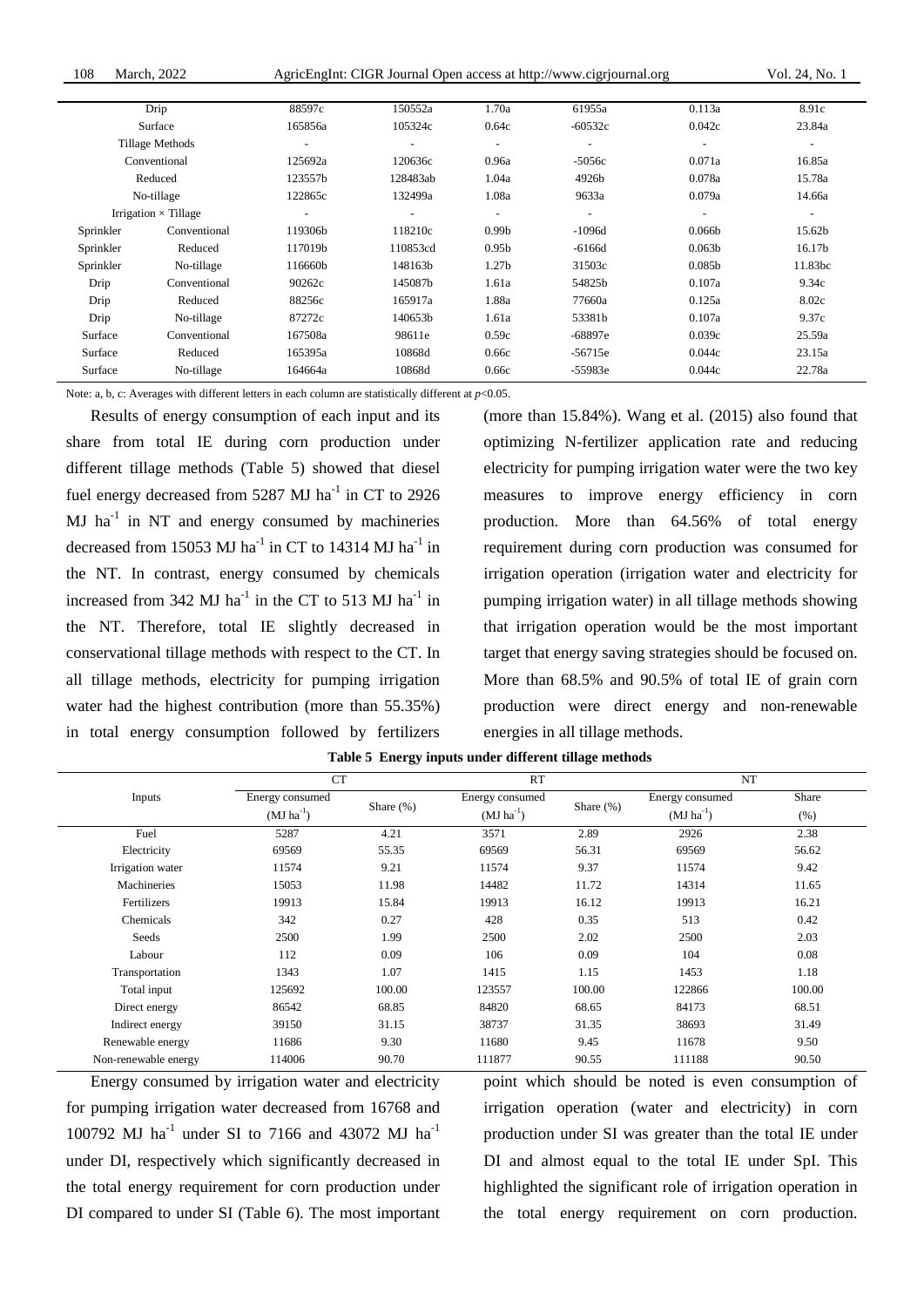Therefore, the key measure to reduce energy

consumption in corn production is using efficient

irrigation systems.

|  |  |  | Table 6 Energy inputs under different irrigation methods |  |
|--|--|--|----------------------------------------------------------|--|
|  |  |  |                                                          |  |

|                      | Sprinkler       |              | Drip            |              | Surface         |        |  |
|----------------------|-----------------|--------------|-----------------|--------------|-----------------|--------|--|
| Inputs               | Energy consumed | Share $(\%)$ | Energy consumed | Share $(\%)$ | Energy consumed | Share  |  |
|                      | $(MJ ha^{-1})$  |              | $(MJ ha^{-1})$  |              | $(MJ ha^{-1})$  | (% )   |  |
| Fuel                 | 3928            | 3.34         | 3928            | 4.43         | 3928            | 2.37   |  |
| Electricity          | 64844           | 55.11        | 43072           | 48.62        | 100792          | 60.77  |  |
| Irrigation water     | 10788           | 9.17         | 7166            | 8.09         | 16768           | 10.11  |  |
| Machineries          | 13766           | 11.70        | 9847            | 11.11        | 20236           | 12.20  |  |
| Fertilizers          | 19913           | 16.92        | 19913           | 22.48        | 19913           | 12.01  |  |
| Chemicals            | 428             | 0.36         | 428             | 0.48         | 428             | 0.26   |  |
| Seeds                | 2500            | 2.12         | 2500            | 2.82         | 2500            | 1.51   |  |
| Labour               | 108             | 0.09         | 108             | 0.12         | 108             | 0.06   |  |
| Transportation       | 1389            | 1.18         | 1637            | 1.85         | 1185            | 0.71   |  |
| Total input          | 117662          | 100.00       | 88597           | 100.00       | 165856          | 100.00 |  |
| Direct energy        | 79667           | 67.71        | 54273           | 61.26        | 121595          | 73.31  |  |
| Indirect energy      | 37995           | 32.29        | 34324           | 38.74        | 44261           | 26.69  |  |
| Renewable energy     | 10895           | 9.26         | 7273            | 8.21         | 16875           | 10.17  |  |
| Non-renewable energy | 106767          | 90.74        | 81324           | 91.79        | 148980          | 89.83  |  |

## **3.2 Greenhouse gas emissions**

The maximum total GHG during the corn production process was emitted in SI (29376 kg  $CO<sub>2</sub>e$  ha<sup>-1</sup>) followed by SpI (20363 kg CO<sub>2</sub>e ha<sup>-1</sup>) and DI (15025 kg CO<sub>2</sub>e ha<sup>-</sup> <sup>1</sup>) (Table 7). DI and SpI reduced the total GHG emissions of corn production compared to the SI by 48.9% and 30.7%, respectively. Producing one-kilogram grain corn emitted  $5.02 \text{ kg CO}_2$ e to the atmosphere in SI, while only 1.81 kg  $CO<sub>2</sub>e$  emitted to the atmosphere for production of one kilogram corn in DI. The reason for reduction total GHG emission and GHG intensity of corn production in DI with respect to the SI was lower water consumption and consequently lower electricity utilization for pumping irrigation water in DI compared to the SI. Therefore, using appropriate irrigation system in corn production process could significantly decrease

the amount of GHG emitted to the atmosphere and reduce risk of global warming. RT and NT slightly decreased the total GHG emission and GHG emission intensity of grain corn production compared to the CT; however, these reductions were not statistically significant (Table 7). Results of previous researches also proved that tillage methods had small effect or no significant effect on GHG emissions (Maraseni and Cockfield, 2011; Krauss et al., 2017). Interaction effect of tillage and irrigation methods on the total GHG emission and GHG intensity showed that the RT irrigated with DI had the lowest GHG emission and GHG intensity in corn production. Therefore, using RT and NT specially RT with DI in corn production is the most environment friendly treatment and could significantly reduce the environmental pollutions.

|  |  | Table 7 Means comparison of total GHG emissions and GHG emission intensities in different treatments |  |  |  |  |  |  |  |  |  |  |  |
|--|--|------------------------------------------------------------------------------------------------------|--|--|--|--|--|--|--|--|--|--|--|
|--|--|------------------------------------------------------------------------------------------------------|--|--|--|--|--|--|--|--|--|--|--|

| <b>Irrigation Methods</b> |                             | Total GHG emission       | GHG emission intensity<br>$(kg CO2e kg-1 dry grain)$ |  |
|---------------------------|-----------------------------|--------------------------|------------------------------------------------------|--|
|                           |                             | $(kg CO2e ha-1)$         |                                                      |  |
| Sprinkler                 |                             | 20363 b                  | 2.99 <sub>b</sub>                                    |  |
|                           | Drip                        | 15025 c                  | 1.80c                                                |  |
|                           | Surface                     | 29376 a                  | 5.03a                                                |  |
| Tillage Methods           |                             | $\sim$                   | $\overline{\phantom{a}}$                             |  |
| Conventional              |                             | 21703 a                  | 3.47 a                                               |  |
|                           | Reduced                     | 3.28 a<br>21549 a        |                                                      |  |
| No-tillage                |                             | 21512 a                  | 3.06a                                                |  |
|                           | Irrigation $\times$ Tillage | $\overline{\phantom{a}}$ |                                                      |  |
| Sprinkler                 | Conventional                | 20478 b                  | 3.19 <sub>b</sub>                                    |  |
| Sprinkler                 | Reduced                     | 20324 b                  | 3.34 <sub>b</sub>                                    |  |
| Sprinkler                 | No-tillage                  | 20287 b                  | 2.45 <sub>b</sub>                                    |  |
| Drip                      | Conventional                | 15140c                   | 1.87 c                                               |  |
| Drip                      | Reduced                     | 14986 с                  | 1.62c                                                |  |
| Drip                      | No-tillage                  | 14949 с                  | 1.91c                                                |  |
| Surface                   | Conventional                | 29491 a                  | 5.36 a                                               |  |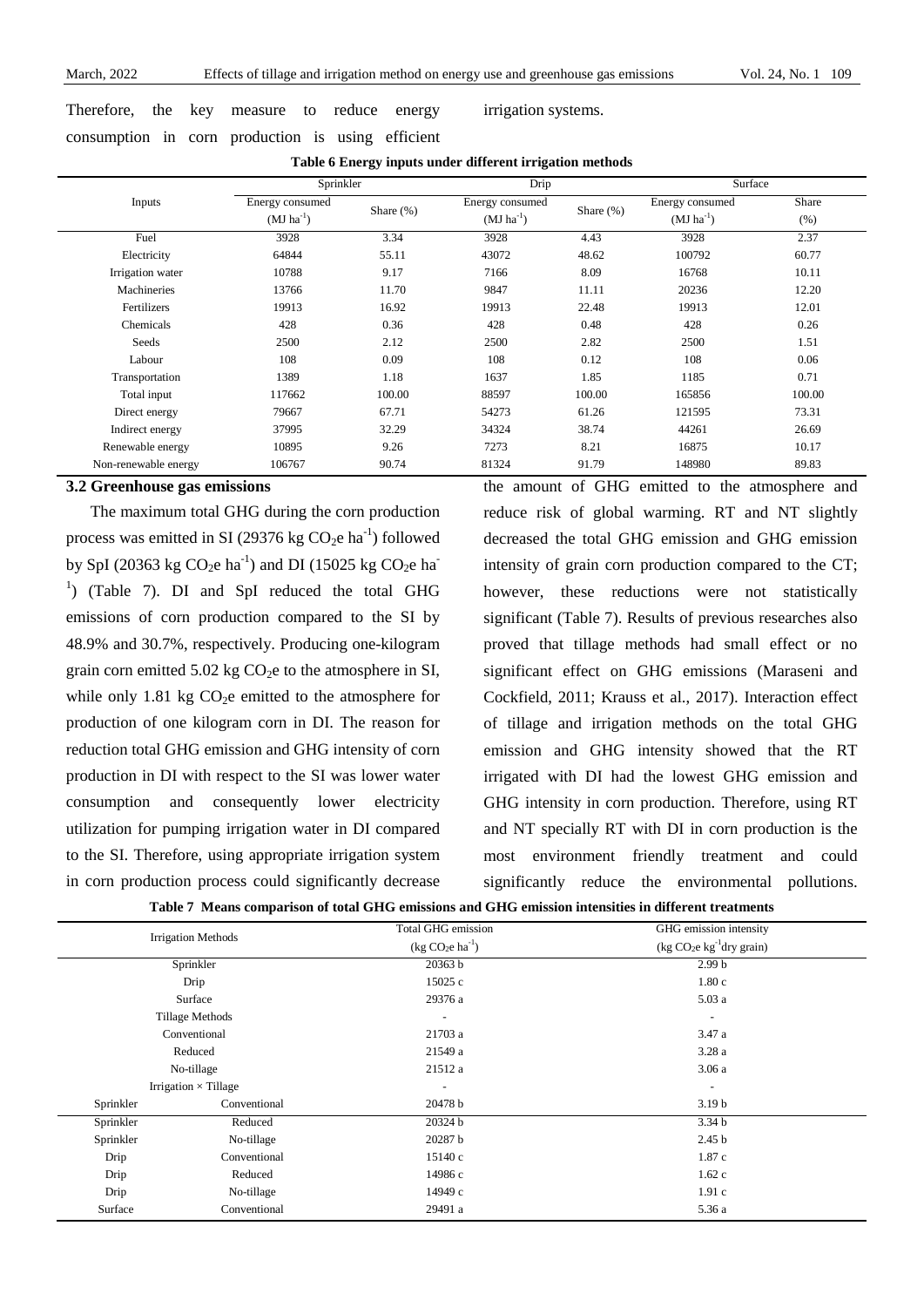| 110 | 2022<br>March. | AgricEngInt: ' | at: CIGR Journal Open access at http://www.cigriournal.org. | No.<br>VOI. |
|-----|----------------|----------------|-------------------------------------------------------------|-------------|
|     |                |                |                                                             |             |
|     |                |                |                                                             |             |

| Surface<br>. | Reduced<br>.           | 29338 a<br>. | 4.89 a                     |
|--------------|------------------------|--------------|----------------------------|
| Surface<br>. | $\cdots$<br>No-tillage | 29300 a      | $\Omega$<br>4.0 <i>3</i> a |

Note: a, b, c: Averages with different letters in each column are statistically different at  $p<0.05$ .

Electricity for pumping irrigation water had the highest share in the total GHG emission during corn production (more than 80%) followed by  $N_2O$  emission from N-fertilizer and agrochemicals in all tillage methods (Table 8). Therefore, the main source of air pollution during corn production is irrigation operation and efforts should be made to reduce this pollution by

using high efficiency irrigation methods. Share of fossil fuels and production of farm machineries from total GHG emission decreased from CT to NT because of lower fuel and machinery used in RT and NT, while share of agrichemicals increased from CT to NT due to higher herbicide utilization in RT and NT.

| <b>Emission</b> sources        | <b>CT</b>        |        | <b>RT</b>        |        | NT               |        |
|--------------------------------|------------------|--------|------------------|--------|------------------|--------|
|                                | GHG emission     | Share  | GHG emission     | Share  | GHG emission     | Share  |
|                                | $(kg CO2e ha-1)$ | (%)    | $(kg CO2e ha-1)$ | (%)    | $(kg CO2e ha-1)$ | (%)    |
| Fossil fuels                   | 348              | 1.61   | 235              | 1.09   | 193              | 0.90   |
| Agrochemicals                  | 1276             | 5.88   | 1301             | 6.04   | 1325             | 6.16   |
| $N2O$ from N-fertilizer        | 2260             | 10.41  | 2260             | 10.49  | 2260             | 10.50  |
| Electricity for pumping        |                  |        |                  |        |                  |        |
| irrigation water               | 17530            | 80.77  | 17530            | 81.35  | 17530            | 81.49  |
| Production of farm machineries | 289              | 1.33   | 224              | 1.04   | 205              | 0.95   |
| <b>Total GHG emissions</b>     | 21703            | 100.00 | 21549            | 100.00 | 21512            | 100.00 |

**Table 8 Share of inputs from the total GHG emissions under different tillage methods.**

GHG emission due to use of electricity for crop irrigation increased from 10966 kg  $CO<sub>2</sub>e$  ha<sup>-1</sup> in DI to 25318 kg  $CO<sub>2</sub>e$  ha<sup>-1</sup> in SI showing that DI reduced GHG emitted from use of electricity for crop irrigation by 56.7% compared to SI because of its higher water use efficiency and lower water consumption (Table 9). SpI also decreased GHG emission due to use of electricity for crop irrigation by 35.6% compared to the surface

irrigation. GHG emission due to use of electricity for crop irrigation in SI was greater than total GHG emissions in DI and SpI. This showed that the total GHG emission during grain corn production could be significantly reduced by using more efficient irrigation systems as well as using clean energy sources (such as solar energy) for pumping irrigation water.

**Table 9 Share of inputs from the total GHG emissions under different irrigation methods.**

| <b>Emission</b> sources        | Sprinkler        |        | Drip             |        | Surface          |        |
|--------------------------------|------------------|--------|------------------|--------|------------------|--------|
|                                | GHG emission     | Share  | GHG emission     | Share  | GHG emission     | Share  |
|                                | $(kg CO2e ha-1)$ | (% )   | $(kg CO2e ha-1)$ | $(\%)$ | $(kg CO2e ha-1)$ | (% )   |
| Fossil fuels                   | 259              | 1.27   | 259              | 1.72   | 259              | 0.88   |
| Agrochemicals                  | 1301             | 6.39   | 1301             | 8.66   | 1301             | 4.43   |
| $N2O$ from N-fertilizer        | 2260             | 11.10  | 2260             | 15.04  | 2260             | 7.69   |
| Electricity for pumping        |                  |        |                  |        |                  |        |
| irrigation water               | 16305            | 80.07  | 10966            | 72.99  | 25318            | 86.18  |
| Production of farm machineries | 239              | 1.17   | 239              | 1.59   | 239              | 0.81   |
| <b>Total GHG emissions</b>     | 20363            | 100.00 | 15025            | 100.00 | 29376            | 100.00 |

#### **4 Conclusions**

In this study, energy use and GHG emissions on corn production under different tillage and irrigation methods were evaluated. Based on the results, the following conclusions can be made:

Irrigation method has significant effect on energy use, energy production, energy use efficiency, net energy gain, specific energy, and energy productivity of corn production so that DI has the lowest energy use and specific energy, and the highest output energy, energy

use efficiency, net energy gain, and energy productivity followed by sprinkler and surface irrigations. Replacing SI with DI on corn production would reduce IE by 45%, increase OE by 43.5%, and inprove energy use efficiency, net energy gain, and energy productivity.

Tillage methods have aslo significant effect on IE, OE, and NEG of grain corn production in such a way that RT and NT reduces energy requirment, and increases OE and NEG. For this reason, corn production under RT irrigated with DI would reduce IE by 47% and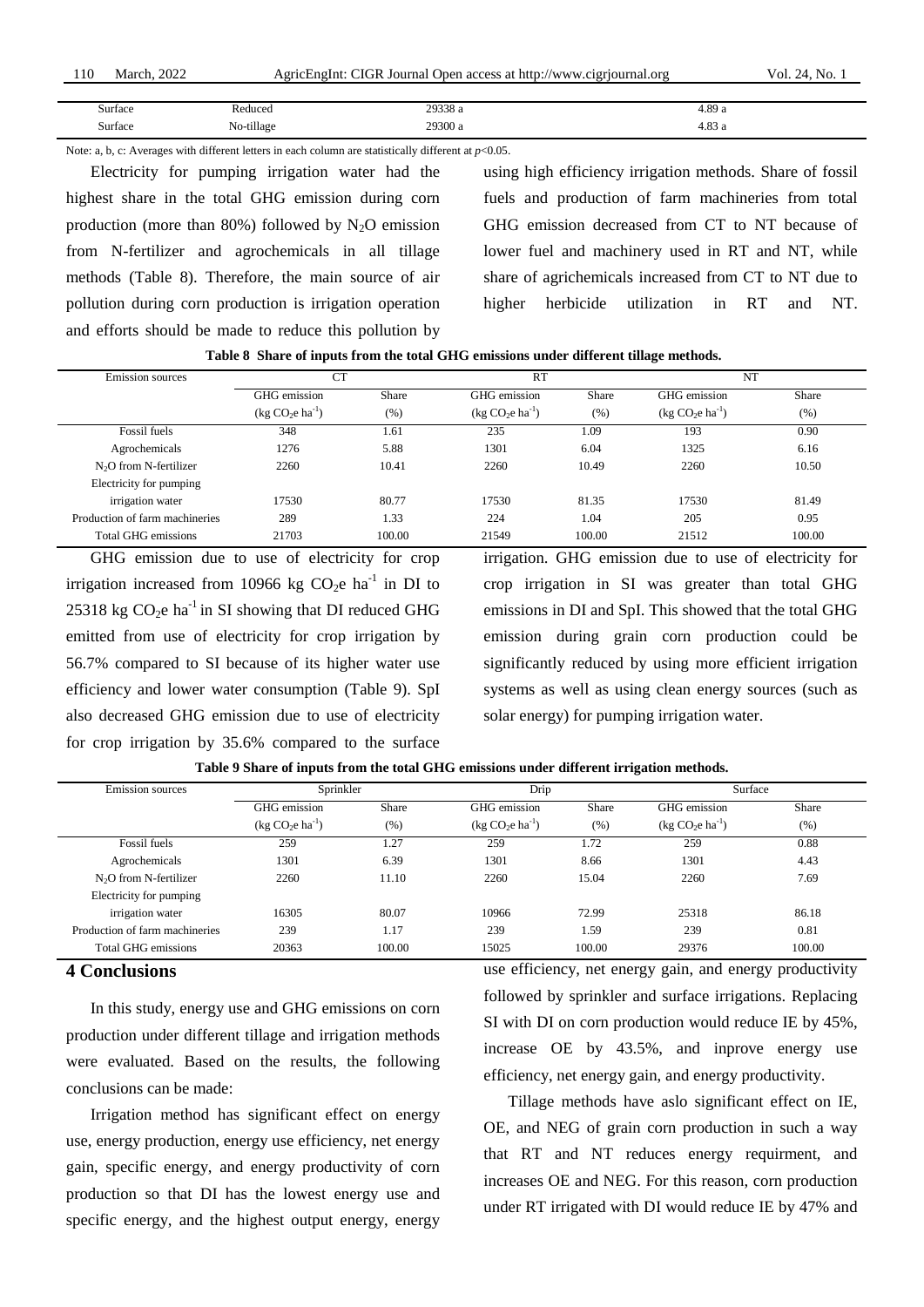increase OE by 68% compared to the CT irrigated with SI. Therefore, treatment containing RT and DI is the most energy efficient treatment on corn production.

Irrigation method has significant effect on the total GHG emission and GHG emission intensity on corn production so that DI reduces GHG emission by 48.9% and GHG emission intensity by 64% compared to the SI. Tillage method has no significant effect on total GHG emission and GHG emission intensity of corn production.

Since treatment containing RT and DI on corn production has the lowest IE, SE, total GHG emission, and GHG emission intensity and highest OE, EUE, NEG, and EP, this treatment is the most energy efficient and evironment friendly treatment of corn production.

#### **References**

- Adom, F., A. Maes, C. Workman, Z. Clayton-Nierderman, G. Thoma, and D. Shonnard. 2012. Regional carbon footprint analysis of dairy feeds for milk production in the USA. *The International Journal of Life Cycle Assessment*, 17(5): 520-534.
- Baillie, C. 2009. Energy and carbon accounting case study on Keytah, a project report for the Cotton Research and Development Corporation CRDC. Toowoomba, Australia: National Centre for Engineering in Agriculture, University of Southern Queensland.
- Banaeian, N., and M. Zangeneh. 2011. Study on energy efficiency in corn production of Iran. *Energy*, 36(8): 5394-5402.
- Behnke, G. D., S. M. Zuber, C. M. Pittelkow, E. D. Nafziger, and M. B. Villamil. 2018. Long-term crop rotation and tillage effects on soil greenhouse gas emissions and crop production in Illinois, USA. *Agriculture, Ecosystems and Environment*, 261: 62-70.
- Chen, G., T. Maraseni, T. Banhazi, and J. Bundschuh. 2015. Benchmarking energy use on farm. RIRDC Publication No 15/059. https://www.agrifutures.com.au/: Rural Industries Research and Development Corporation.
- Chen, G., and C. Baillie. 2009. Development of a framework and tool to assess on-farm energy uses of cotton production. *Energy Conversion and Management*, 50(5): 1256-1263.
- Department of the Environment and Energy (DEE). 2018. Australian National Greenhouse Accounts: National Greenhouse Accounts Factors. Canberra: Commonwealth of Australia.
- Franzluebbers, A. J., and C. A. Francis. 1995. Energy output/input ratio of maize and sorghum management systems in eastern

Nebraska. *Agriculture, Ecosystems and Environment*, 53(3): 271-278.

- Grassini, P., and K. G. Cassman. 2012. High-yield maize with large net energy yield and small global warming intensity. *PNAS*, 109(4): 1074-1079.
- Houshyar, E., H. Azadi, M. Almassi, M. J. S. Davoodi, and F. Witlox. 2012. Sustainable and efficient energy consumption of corn production in Southwest Iran: Combination of multi-fuzzy and DEA modelling. *Energy*, 44(1): 672-681.
- Jayasundara, S., C. Wagner-Riddle, G. Dias, and K. A. Kariyapperuma. 2014. Energy and greenhouse gas intensity of corn (*Zea mays* L.) production in Ontario: A regional assessment. *Canadian Journal of Soil Science*, 94(1): 77- 95.
- Juárez-Hernández, S., and C. S. Pardo. 2019. Irrigation energy use and related greenhouse gas emissions of maize production in Mexico. *International Journal of Water Resources Development*, 35(4): 701-723.
- Kitani, O., T. Jungbluth, R. M. Peart, and A. Ramdani. 1999. *CIGR Handbook of Agricultural Engineers, Energy and Biomass Engineering. vol. 5.* St. Joseph, MI.: ASAE Publication.
- Krauss, M., R. Ruser, T. Müller, S. Hansen, P. Mäder, and A. Gattinger. 2017. Impact of reduced tillage on greenhouse gas emissions and soil carbon stocks in an organic grassclover ley-winter wheat cropping sequence. *Agriculture, Ecosystems and Environment*, 239: 324-333.
- Lal, R. 2004. Carbon emission from farm operation. *Environment International*, 30(7): 981-990.
- Lorzadeh, S. H., A. Mahdavi-Damghani, M. R. Enayat-Gholizadeh, and M. Yousefi. 2012. Reasearch of energy use efficiency for maize production systems in Izeh, Iran. *Acta Agriculturae Slovenica*, 99(2): 137-142.
- Ma, B. L., B. C. Liang, D. K. Biswas, M. J. Morrison, and N. B. McLaughlin. 2012. The carbon footprint of maize production as affected by nitrogen fertilizer and maizelegume rotations. *[Nutrient Cycling in Agroecosystems](https://www.researchgate.net/journal/1385-1314_Nutrient_Cycling_in_Agroecosystems)*, [94\(1\): 15-31.](https://www.researchgate.net/journal/1385-1314_Nutrient_Cycling_in_Agroecosystems)
- Maraseni, T. N., and G. Cockfield. 2011. Does the adoption of zero tillage reduce greenhousegas emissions? An assessment for the grains industry in Australia. *Agriculture Systems*, 104(6): 451-458.
- Maraseni, T. N., G. Cockfield, and A. Apan. 2007. A comparison of greenhouse gas emissions from inputs into farm enterprises in Southeast Queensland, Australia. *Journal of Environmental Science and Health, Part A*, 42(1): 11-19.
- Maraseni, T. N., G. Cockfield, and J. Maroulis. 2010. An assessment of greenhouse gas emissions: implications for the Australian cotton industry. *Journal of Agricultural Science*, 148(5): 501-510.